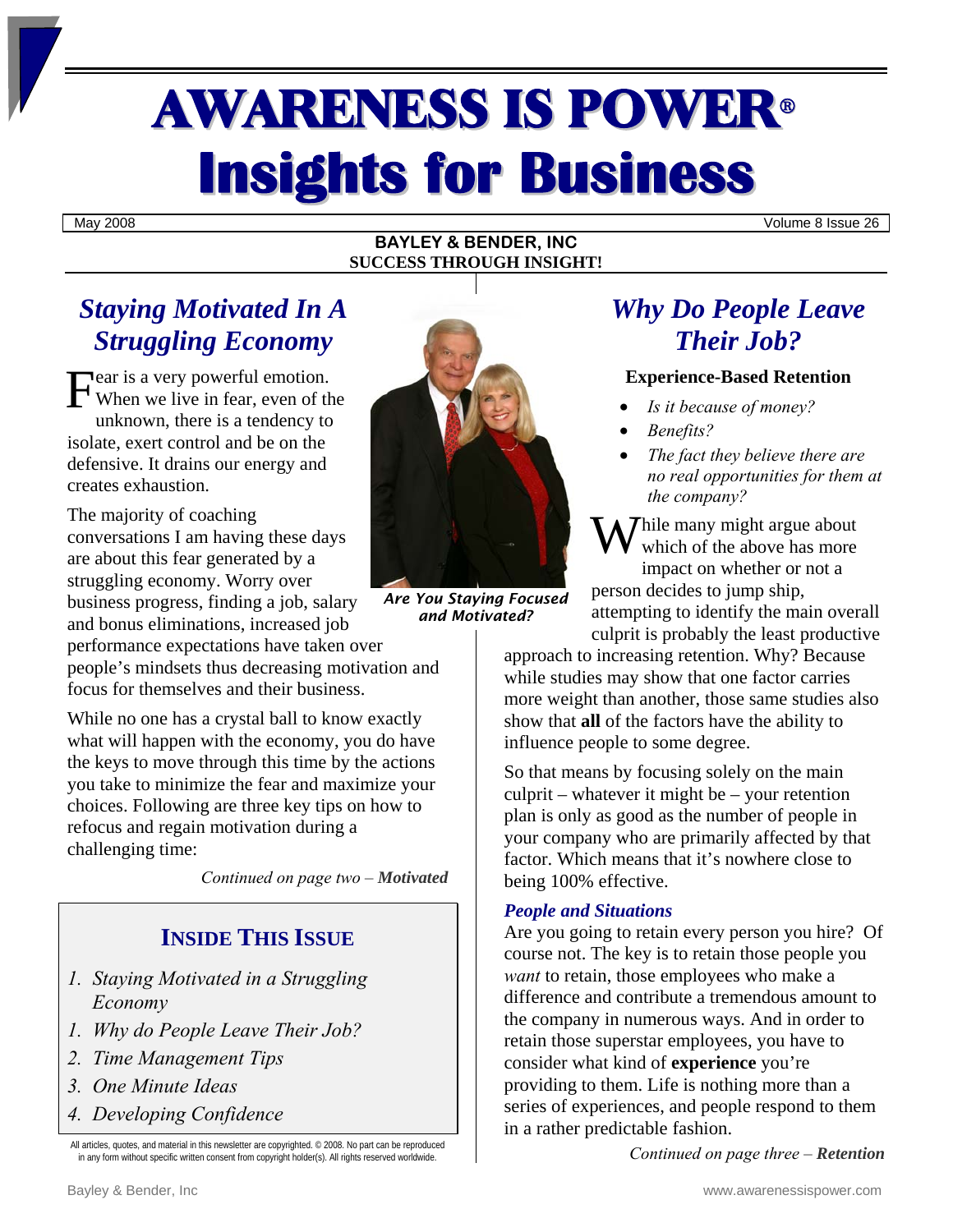#### *Continued from page one – Motivated*

#### **Tip #1 Get Back to the Basics**

What are the critical items you need to do to maintain positive movement forward in your career and in your life? What can you take charge of? There are critical items that you need to focus on day in and day out in whatever your work effort is about. If you are unemployed, there are critical items. If you run a business, there are critical items. What are they? Identify, simplify and take action

*Key:* Think of this also in your personal life. What critical items do you need to happen in order to maintain joy and relieve stress? Is it time with family? Time to golf? What critical items do you need that may have been ignored due to your focus on fear?

#### **Key Tip #2 Define and Honor Your Genius Work**

In Ernest Oriente and Judy Feld's book *Smart Match Alliances*, they describe genius work as "Genius work is the highest and best use of



your time. When you do your genius work- the activities that produce the greatest results in the shortest period of time for you – the struggle ends….fast."

What is your genius work? What is the work you do that suspends time and delivers the greatest results? Define it, honor it and spend the majority of your day doing it.

*Key:* To define your genius work, answer the following question:

*What are three areas of focus and corresponding activities that would constitute the best and most valuable use of my time today?* 

#### **Key Tip #3 This Too Shall Pass**

Because there is no crystal ball, we cannot predict when this economy will take a positive, sustained turn. However, history proves that it will turn. It has always done so; there is no reason to think it will not do so again.

*Key:* History also shows that YOU have been through challenging times in the past and moved through those times as well. Perhaps it has not been the economy but other life events.

*Continued on next column –* 

Identify for yourself what life challenges you have faced in the past and how you have navigated the uncertainty. That should give you clues as to your ability to face this current challenge AND specific things you could do to make the process less painful.

Reprint permission granted by author Cheryl Leitschuh, Ed.D. LP

## **Time Management Tips**

#### **Moving Paper**

Paper…it comes in the mail, on the doorstep as news, in our 'in' baskets. We buy magazines and books. We even find paper flying from our windshield wipers as we approach our cars in the parking lot.

One way to keep paper to a minimum is to do something with it the first time you handle it. If it's not important, throw it away



right now. If it's something you need to give your attention to, put a note on it, and file it in one of your four organizing files: **Immediate**, **This Week**, **Next Week**, or **When I Have Time**. This way you'll be sure to take action on it later. If it is to be read and passed on, move it as quickly as possible.

Make it a habit to be systematic when going through your mail. Set aside a specific time to prioritize your mail. Touch each item only once before delegating, dumping, or putting it in the appropriate 'To Do' file.

Make a decision on each piece of paper you handle. Throw things out immediately if you don't feel you have a need for them. Good examples are junk mail, catalogues, and advertising circulars. Even important papers such as meeting announcements can be discarded after you transfer the information to your daily planner and/or file system.

Source: *Time Strategies*, Resource Associates Corporation. Adapted with permission.

> *You may delay, but time will not.*  **─** Benjamin Franklin

*Time is the coin of your life. It is the only coin you have, and only you can determine how it will be spent. Be careful lest you let other people spend it for you.* 

*─* Carl Sandburg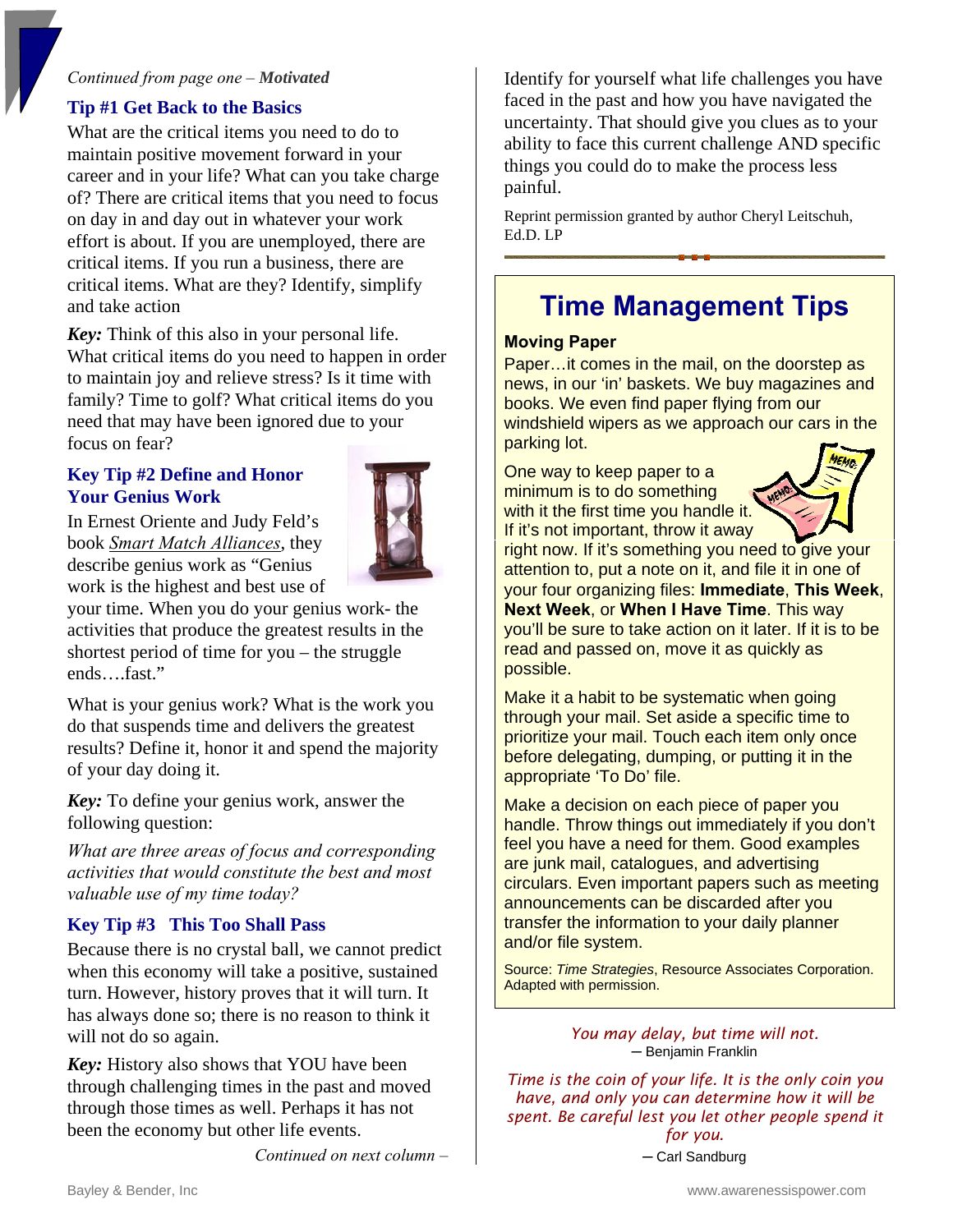#### *Continued from page one – Retention*

They strive to avoid negative experiences, and they tend to gravitate toward positive ones. That rule certainly applies to people. After all, people provide an experience, don't they? I'm sure you could identify people in your life who provide negatives experiences and people who provide positive ones.

**Which ones do you try to avoid?** 

The same holds true for an employment situation. If people aren't receiving a positive experience in their job, they're going to try to find a new one. The



challenge is to ensure that they're receiving that positive experience. However, there are two aspects of this challenge to keep in mind:

Experiences are very **person-specific**. In other words, what one person believes is a positive experience might not be the case for another person.

Employees are not apt to come right out and tell you what constitutes a positive experience for them. Unless you have a very outgoing and highly communicative person on your team, you'll have to gather that information yourself.

#### *Productivity and Profitability*

As you might imagine, there are many different components to an experience, especially an employment experience. The good news is that there are ways to not only account for all of them, but also to ensure that you're addressing them in a way that will create positive experiences with your team and increase retention.

In future issues, we're going to identify and discuss these different components, how they affect the overall employment experience and why, and how your understanding of them can help you to maximize the productivity – not to mention the profitability – of your team.

*Copyright protected, all rights reserved worldwide. ©2008 Gary Sorrell*

*Pillars of Success.* Don't miss this book! It's a Great Gift for your team, family, friends, or co-workers. Call Janine to order – 301-439-8317 or click on the image for more information!

#### **PILLARS OF SUCCESS**

It's no secret that success is something everyone wants. The process can be a mystery and *Pillars Of Success* is a book all about revealing success secrets of several of the most prosperous people in business today.

Contributing author Pat Bender has an **Awareness Is Power**® process. "The more aware you are," she says, "the more aware you'll become."

You will learn what Pat says are three important things leaders and successful people have in common.

**CLICK ON THE IMAGE FOR MORE DETAILS AND TO GET YOUR COPY TODAY!!**



### Web Site Of The Month

Snopes.com, also known as the Urban Legends Reference Pages, is a website that is the most widely-known resource for validating or debunking urban legends, Internet rumors, email forwards, and other such stories of uncertain or questionable origin.

Snopes directs people to more information about various hoaxes, especially in regard to chain e-mails. The site is often referenced by news media and other sites, including CNN, FOX news, and MSNBC.

The site is organized according to topic and includes a messageboard where questionable stories and pictures may be posted.

> Check it out at: [www.snopes.com](http://www.snopes.com/)



Don't miss next month's issue. **Subscribe now!** 

#### **AWARENESS IS POWER**® *Insights for Business*

2024 Powder Mill Rd Silver Spring, MD 20903 Tel: 301-439-8317

E-mail: [aip@awarenessispower.com](mailto:aip@awarenessispower.com)

Visit Our Web Site at: [www.awarenessispower.com](http://www.awarenessispower.com/)

12 **Issues For Only \$97**